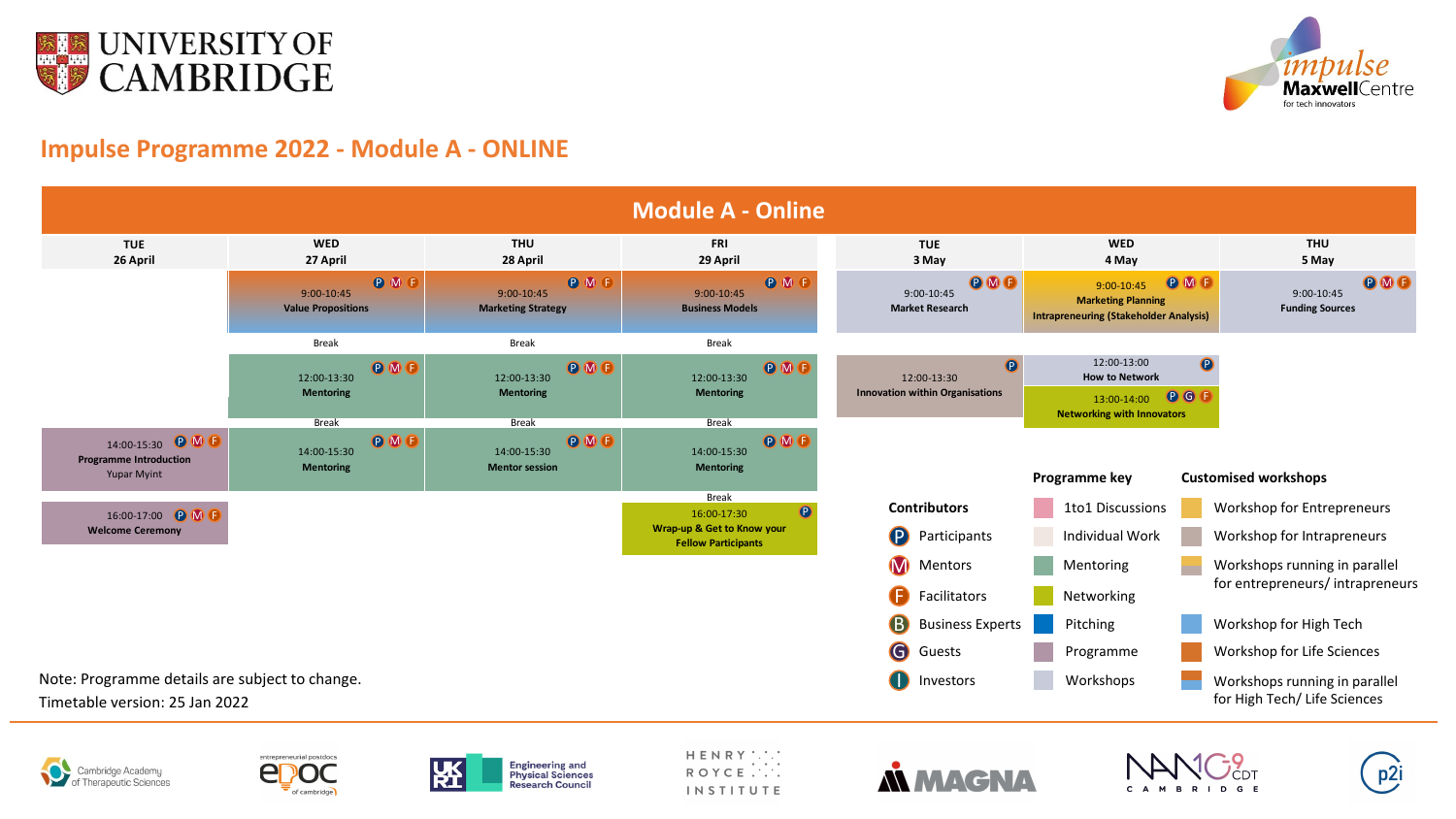



# **Impulse Programme 2022 - Module B - ONLINE**

Mentor meetings will be individually arranged during Module B

Note: Programme details are subject to change.

Timetable version: 25 Jan 2022







HENRY : . . .<br>ROYCE . . . . **INSTITUTE** 





#### **Customised workshops**



- Workshop for Entrepreneurs
	- Workshop for Intrapreneurs
		- Workshops running in parallel for entrepreneurs/ intrapreneurs
		- Workshop for High Tech
		- Workshop for Life Sciences
		- Workshops running in parallel for High Tech/ Life Sciences





I